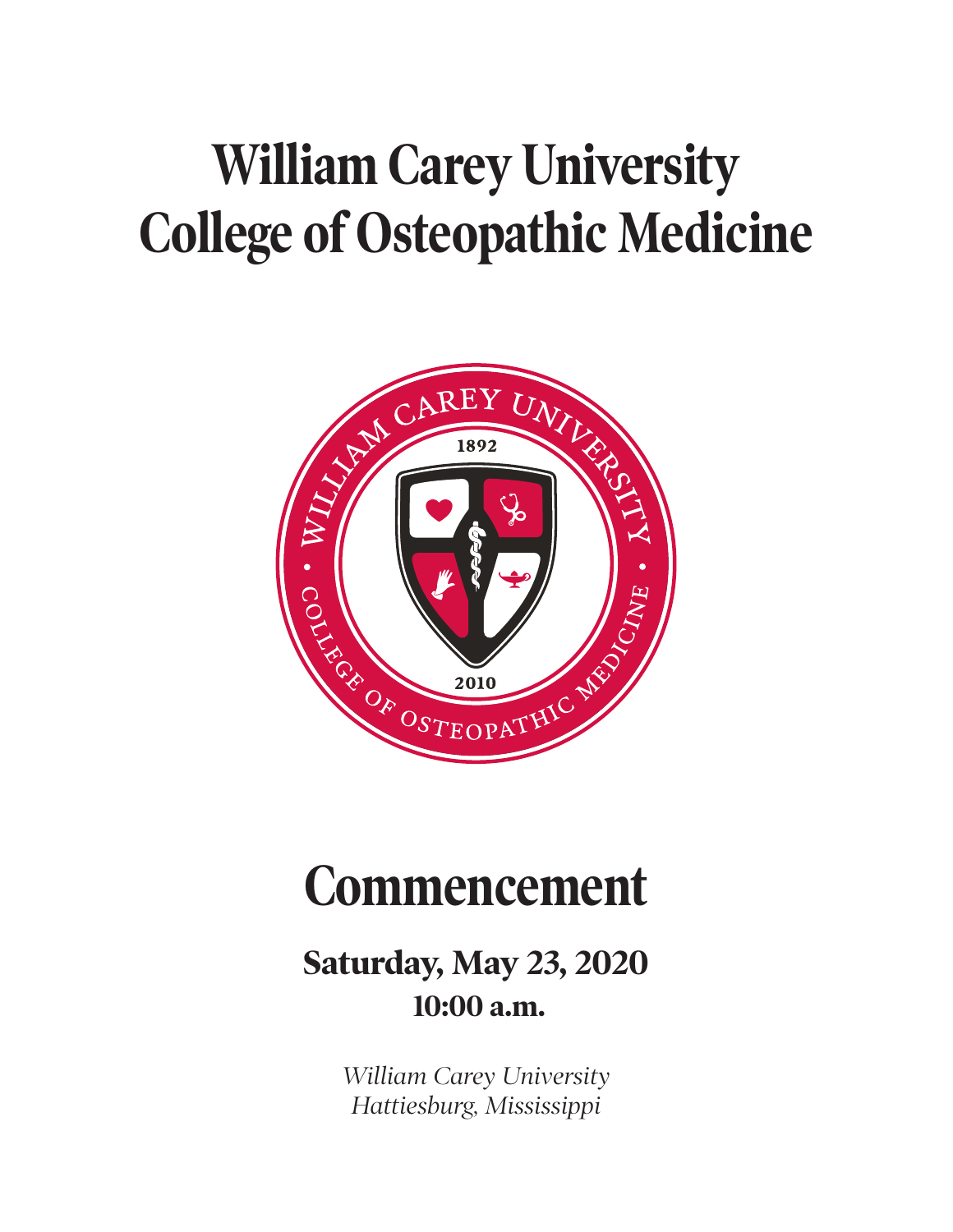## **College of Osteopathic Medicine**

## **Commencement**

|                                                        | President, William Carey University   |
|--------------------------------------------------------|---------------------------------------|
|                                                        | Dean, College of Osteopathic Medicine |
|                                                        |                                       |
|                                                        | Associate Dean, Student Affairs       |
|                                                        | Associate Dean, Clinical Sciences     |
| WELCOME TO THE ALUMNI ASSOCIATION  Mrs. Pamela Shearer | Director of Alumni Relations          |

CLOSING REMARKS.................................................................................... Dr. Subbarao

 $\sim\sim\sim$ 

#### **THE CAREY CREED**

*"Expect great things from God; attempt great things for God."*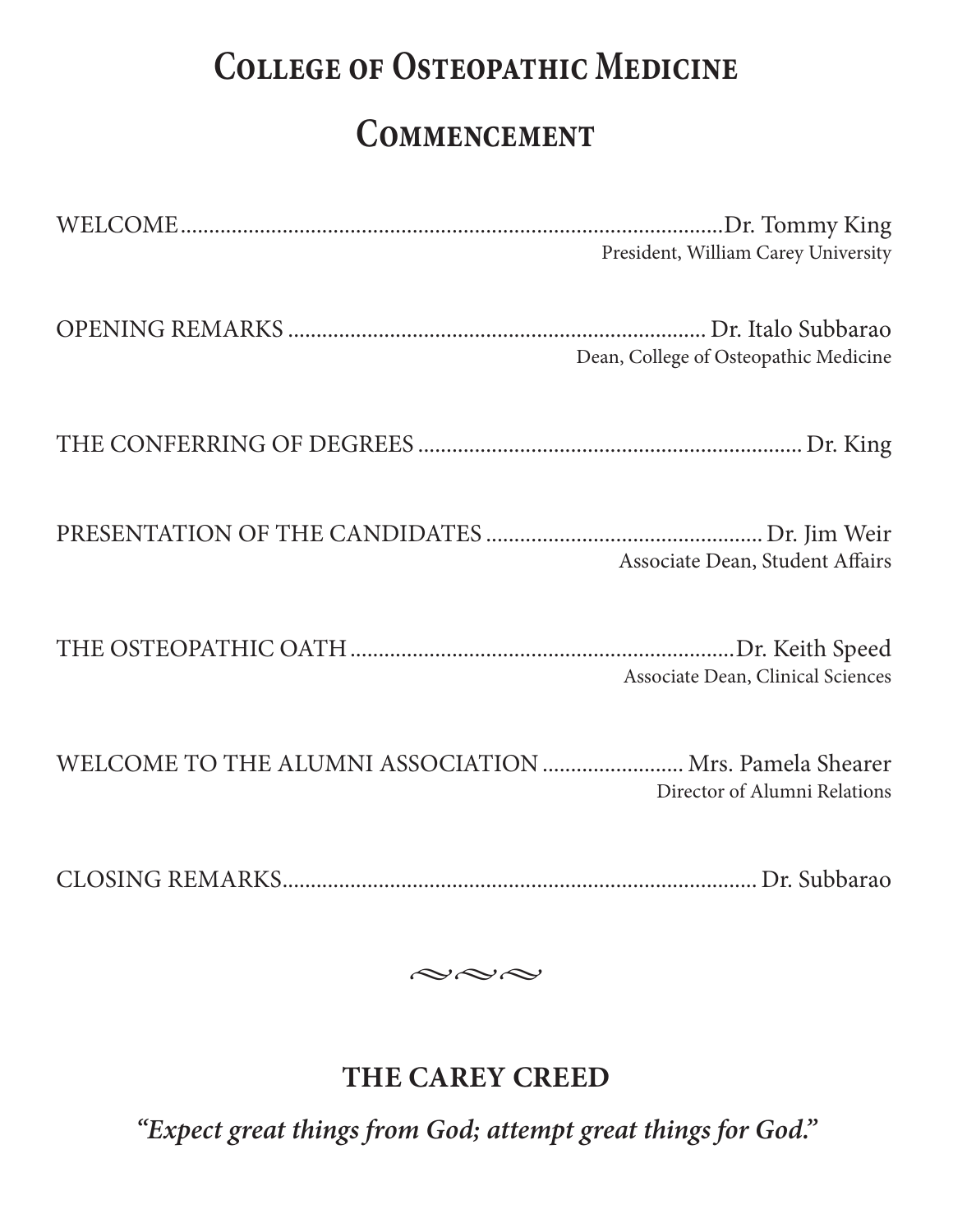### **Graduating Class of 2020 Doctor of Osteopathic Medicine**

Michael Taylor Almquist Michael Phillip Anderson Anam Ebad Ansari Muaamar Basem Baldawi Brian Mickey Barbara John Samuel Barbara IV Steven Randall Bean Matthew Hart Bear Alex Easton Belote Lindsay Georgeanne Bigham Brandon Gage Blackledge Shelbi Taylor Bolton John Francis Bradley Rebecca Megan Broadbent Mallory Danielle Browning Kisha LaShaun Burgess Brewer McCann Carter Thomas Alexander Cato Kuan Chang Chen Marie Feng Chen Michael F. W. Corso Kayla Iris Cuadros David Hess DaCosta Zachary Tisdale Dawes Ashley Elizabeth Day Thomas Charlton Diaz Angelic Shonta Dye Chelsea Rose Eisenberg Shannon Chinenye Ejiofor Christopher Nathan Forester Andrew William Foret Garrett Andrew Fratesi Hector Garza Melissa Raw Gerald Raaj Ratan Ghosal

Nazli Goktepe Hank Allen Gureasko Nicholas Paul Hahn Taylor Nicole Hairston Tessa Cucurollo Herren Paloria Cache Hills John Ainsworth Hopkins Brynne Alexis Hunt Tyler David Ingersoll Maxwell Harrie Isaac Amber Leanne Jackson Phillip Michael Jenkins Christopher Loney Kennedy Olivia Ann Kennedy Conner Christian Kirkikis Matthew Kon Christine Susan Kurien Lindsey Michael Ladd Kaitlyn Christian Ladner Cecilia Grace Lawn Kristin Rose LeBrasseur Alexandra Marie Livingston Christian Fredric Lopes Sarah Allegra Lopes Abubakar Tufail Malik John David Martino David Meng Lia Sarahy Morales‑Ramos Alexandria Marie Mozzicato Colbert Charles Nelson Bryan Thanh Nguyen Phylicia Dzifa Odume Komal Himanshu Parikh Sahil Parikh Hennah Nimesh Patel

Shreenal Hitendra Patel Nikita Patil Christina Ashley Patterson Amena Payami Christine Suhitha Peddapanga Roxanna Elizabeth Perez Dana Easterling Pippin Joseph Gohres Prechter Shivani Reddy Frederick Joseph Rossi III Diana Ann Roy Heather Rose Russo Haider Rustem Jonathan David Sadler Sydney Elizabeth Saldino Emmanuel Samy Md.Zariah Farhan Saran Arpit Saxena Jordan Michael Sexe Urooj Chouhdry Shahid Shivalika Rhea Singh Jonathan Colby Smith Dustin Glenn Stricker Jasmine Cordieh Tetley Christian Drew Triay Nusrat Uddin Alec Colby Underhill Andrew Thomas Van Hersh Raaga Divya Vemula Nam Huy Vo Yikun Wang Kevin Taylor Warren Branden Carl Wilson Dominick Jay Wright Andrew Emilio Yusran